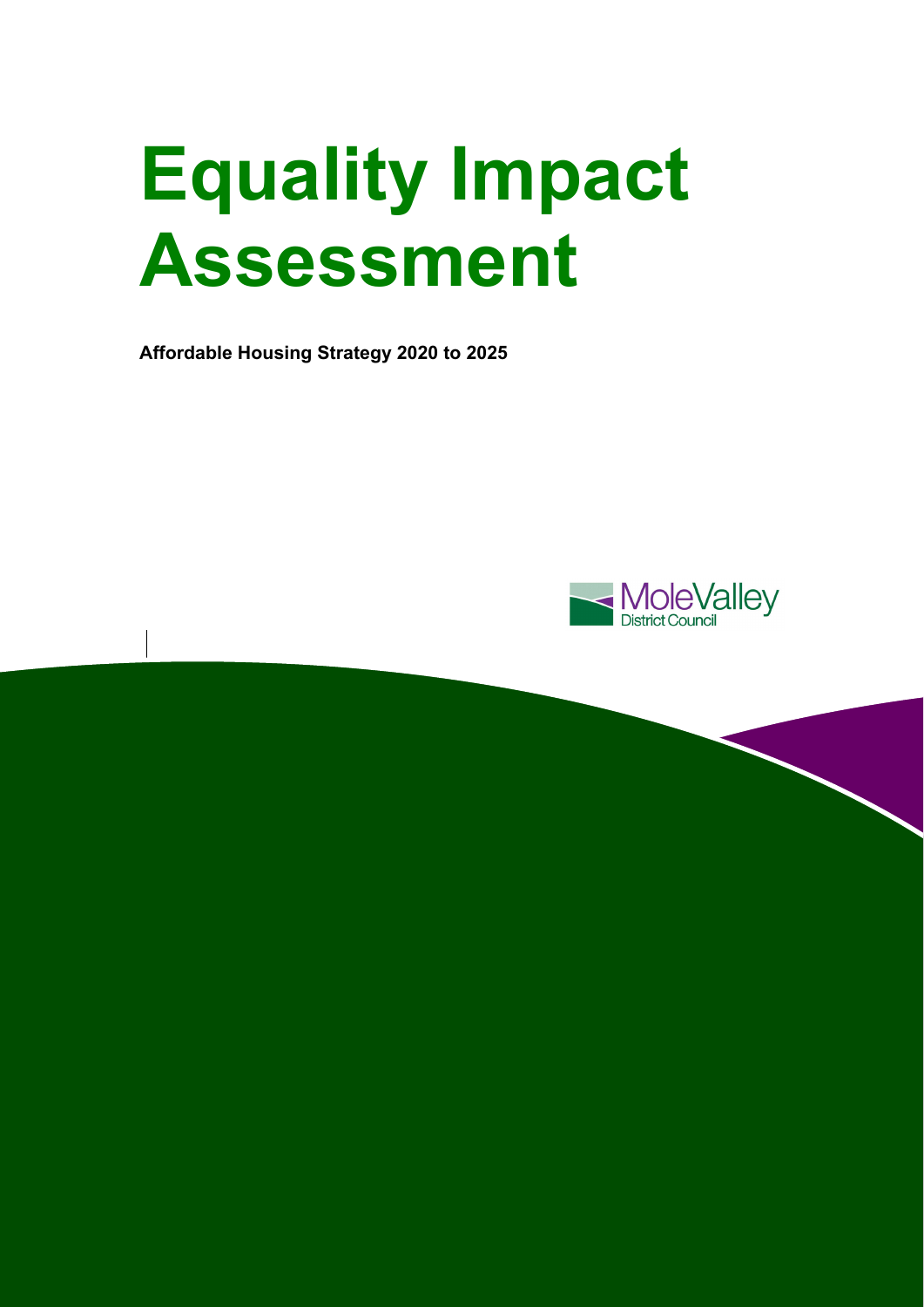| <b>Business unit</b>             | Housing                                   |
|----------------------------------|-------------------------------------------|
| Job title of assessor            | <b>Strategic Housing Manager</b>          |
| <b>Strategic Management Lead</b> | Rachel O'Reilly                           |
| Date of assessment               | 30 January 2020, Reviewed 1 February 2022 |
| Is this a new or existing        | <b>New</b>                                |
| function or policy?              |                                           |

**Description of the function or policy, including:** 

**The aims and scope** 

l

- **The main beneficiaries or users**
- **The main equality issues and barriers, and the protected characteristics**<sup>1</sup> **they relate to (not all assessments will encounter issues relating to every protected characteristic)**

The Affordable Housing Strategy 2020 to 2025, sets out the Council's plans to deliver new affordable homes and meet its corporate objectives. It also provides an important evidence base for the draft Mole Valley Local Plan 2018 to 2033 on the analysis of housing need and past delivery of affordable homes in the District.

It is a public document and available to all. The main users of the documents are housing associations, other registered housing providers, developers, planning consultants and the voluntary sector.

The beneficiaries of the outcomes from the Strategy are those on low incomes in housing need who cannot afford to buy a home on the open market.

There are no direct equality issues and barriers relating to the Strategy. However, affordable homes are let and sold subject to separate policies. The Council's published Housing Allocations Scheme sets out who is eligible and qualifies for affordable rented homes and how they are prioritised. The policy had its own Equalities Impact Assessment. The Government sets the eligibility rules for affordable homes for sale.

The protected characteristics are age, sex, disability, pregnancy and maternity, race and ethnicity, religion and belief, gender reassignment, sexual orientation, and marriage and civil partnership (Source: Equality Act 2010)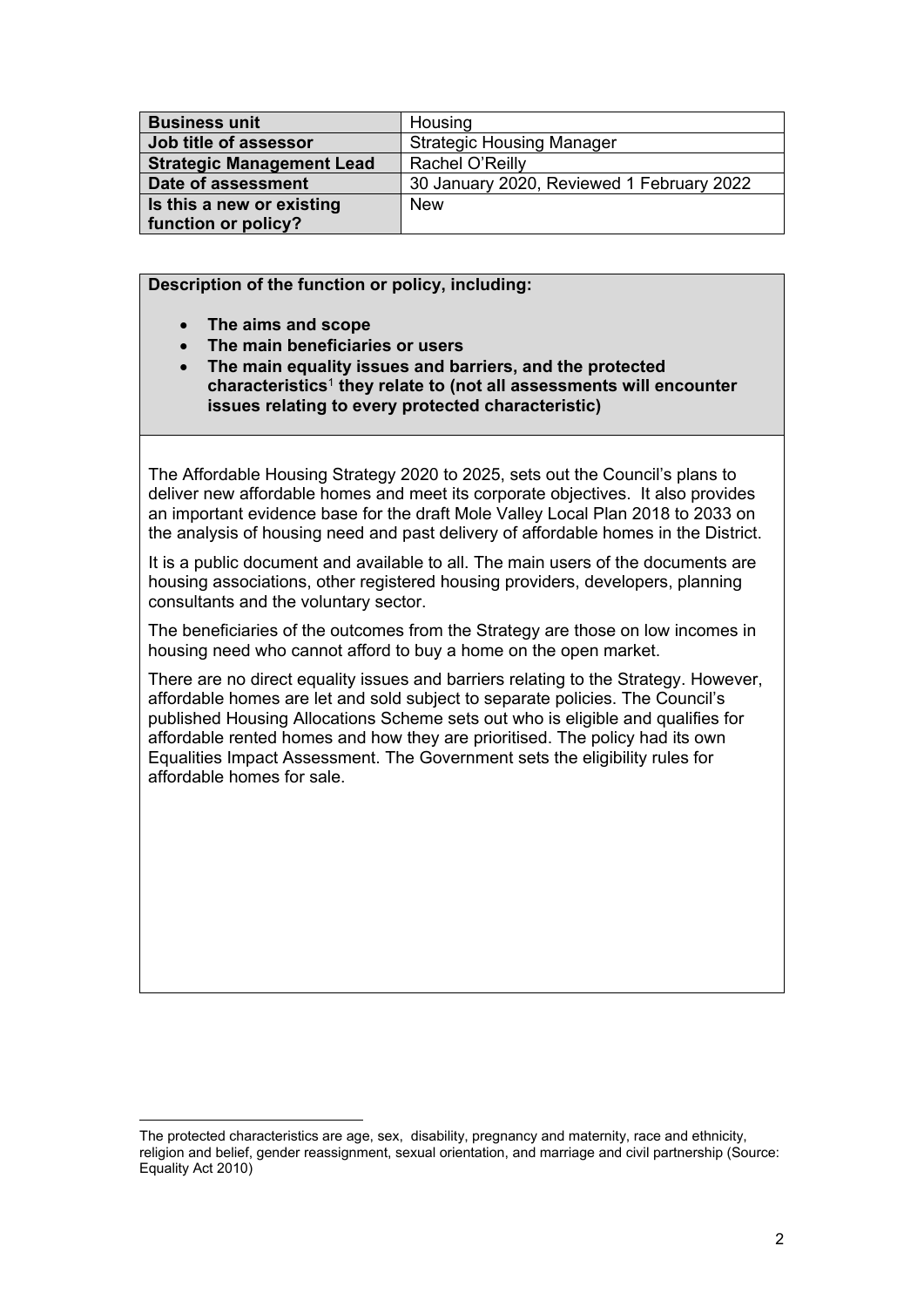**Description of how the function or policy fits into the Council's Corporate Priorities or other local, regional or national plans and priorities** 

 The Council has the specific corporate objective that the Strategy is seeking to addresses – 'Encourage the creation of affordable housing to meet local needs and explore innovative methods of delivery.' The strategy also contributes to other Council objectives on wellbeing, the economy, environment, climate change, town centres and rural areas.

## **Section 2: Analysis and assessment**

| Indicate for each protected characteristic whether there may be a positive<br>impact, negative impact, a mixture of both or no impact $-$ using a tick $\Box$ in the<br>appropriate columns |                 |                 |                     |                                                                                                                                                                                                                            |  |  |
|---------------------------------------------------------------------------------------------------------------------------------------------------------------------------------------------|-----------------|-----------------|---------------------|----------------------------------------------------------------------------------------------------------------------------------------------------------------------------------------------------------------------------|--|--|
| <b>Protected</b><br>characteristics                                                                                                                                                         | <b>Positive</b> | <b>Negative</b> | <b>No</b><br>impact | <b>Reason</b>                                                                                                                                                                                                              |  |  |
| Age                                                                                                                                                                                         | ✓               |                 |                     | The strategy seeks to meet<br>the housing needs of<br>households and identifies<br>the specific need for extra<br>care accommodation for<br>older people                                                                   |  |  |
| <b>Sex</b>                                                                                                                                                                                  |                 |                 |                     |                                                                                                                                                                                                                            |  |  |
| <b>Disability</b>                                                                                                                                                                           |                 |                 |                     | The strategy seeks to meet<br>the housing needs of<br>households that can live<br>independently and identifies<br>the need for those with<br>different types of disabilities<br>that require accommodation<br>with support |  |  |
| Pregnancy and                                                                                                                                                                               |                 |                 | ✓                   |                                                                                                                                                                                                                            |  |  |
| maternity                                                                                                                                                                                   |                 |                 |                     |                                                                                                                                                                                                                            |  |  |
| Race and ethnicity                                                                                                                                                                          |                 |                 | $\checkmark$        |                                                                                                                                                                                                                            |  |  |
| Religion and belief                                                                                                                                                                         |                 |                 | $\checkmark$        |                                                                                                                                                                                                                            |  |  |
| Gender<br>reassignment                                                                                                                                                                      |                 |                 |                     |                                                                                                                                                                                                                            |  |  |
| Sexual orientation                                                                                                                                                                          |                 |                 | ✓                   |                                                                                                                                                                                                                            |  |  |
| Marriage and civil<br>partnership                                                                                                                                                           |                 |                 |                     |                                                                                                                                                                                                                            |  |  |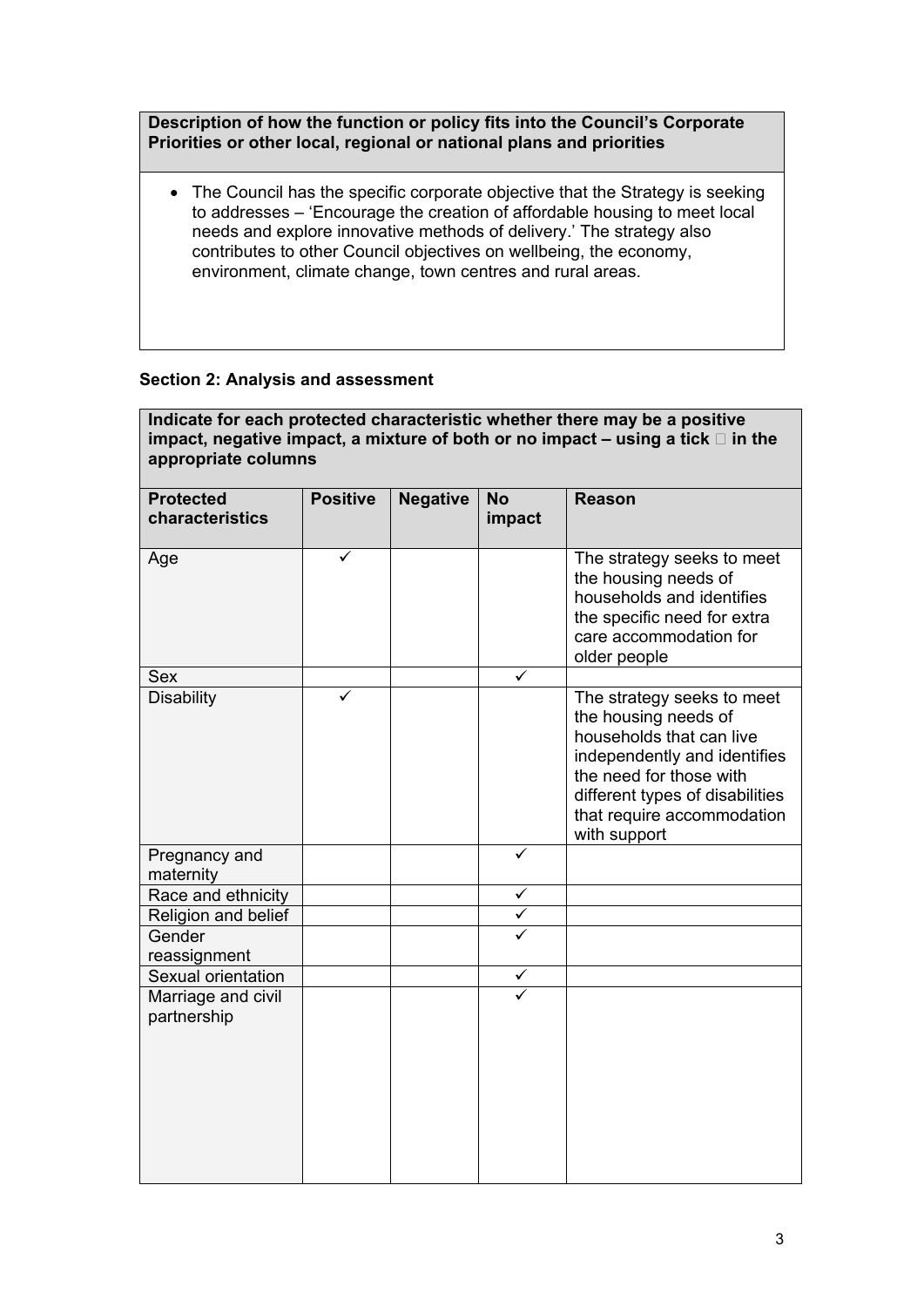| Other aspects to<br>consider                                                       | <b>Positive</b> | <b>Negative</b> | <b>No</b><br>impact | <b>Reason</b>                                                                                             |
|------------------------------------------------------------------------------------|-----------------|-----------------|---------------------|-----------------------------------------------------------------------------------------------------------|
| Carers                                                                             |                 |                 |                     |                                                                                                           |
| Rural/urban<br>access issues                                                       |                 |                 |                     | The strategy specifically<br>seeks to meet the housing<br>needs of households in<br>living in rural areas |
| HR issues (how<br>will staff with<br>protected<br>characteristics be<br>affected?) |                 |                 |                     | Not applicable                                                                                            |

## **What can be done to reduce the effects of any negative impacts?**

Where negative impact cannot be completely diminished, can this be justified, and is it lawful?

No negative impacts

**Where there are positive impacts, what changes have been or will be made?**  Who are the beneficiaries? How have they benefited?

Increased provision of affordable housing for those in housing needs and in those in the protected groups including older people and people with disabilities.

### **Section 3: Evidence gathering and fact-finding**

**What evidence is available to support your views above?**  Please include:

- A summary of the available evidence
- Identification of where there are gaps in the evidence (this may identify a need for more evidence in the action plan)
- What information is currently captured with respect to usage and take up of services.
- What the current situation is in relation to equality and diversity monitoring (where relevant)

The Affordable Housing Strategy provides an analysis of housing need and performance on the delivery of affordable housing. It is also part of the evidence base for the draft Mole Valley Local Plan 2018 to 2033